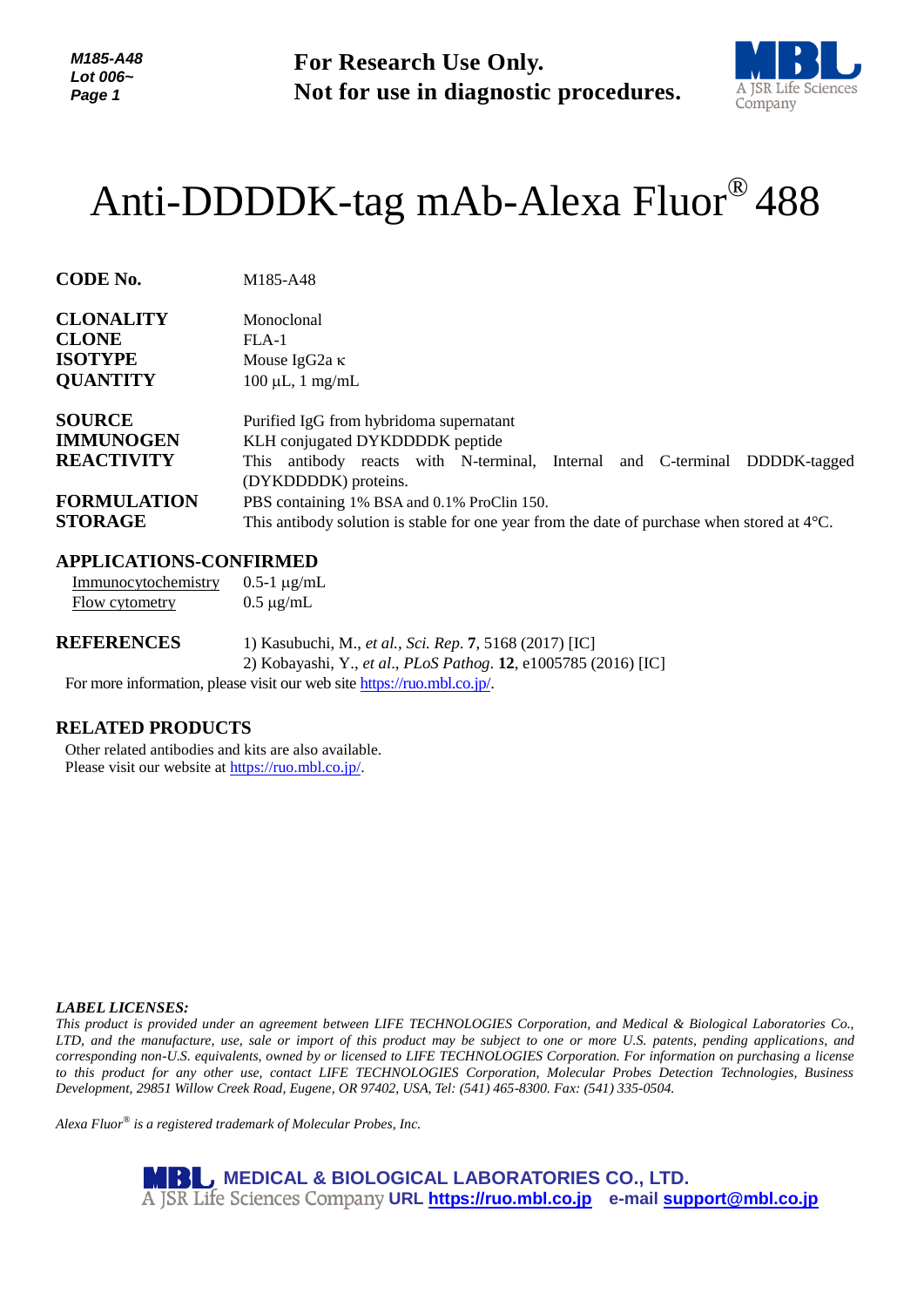#### *M185-A48 Lot 006~ Page 2*

## **Immunocytochemistry**

- 1) Spread the cells in the nutrient condition on a glass slide, then incubate in a CO<sub>2</sub> incubator overnight.
- *e* 2) Remove the culture supernatant by careful aspiration.
- 3) Fix the cells by immersing the slide in 4% paraformaldehyde (PFA)/PBS for 10 min. at room temperature (20~25°C).
- *3* 4) Prepare a wash container such as a 500 mL beaker with a magnetic stirrer. Then wash the fixed cells on the glass slide by soaking the slide with a plenty of PBS in the wash container for 5 min. Take care not to touch the cells. Repeat another wash once more.
- 5) Immerse the slide in 0.2% Triton X-100/PBS for 10 min. at room temperature.
- 6) Wash the slide in a plenty of PBS as in the step 4).
- 7) Cover each cell with Clear Back (human Fc receptor blocking reagent, MBL, code no. MTG-001) for 5 min. at room temperature.
- 8) Add 200 µL of the primary antibody diluted with PBS as suggested in the **APPLICATIONS** onto the cells and incubate for 1 hr. at room temperature. (Optimization of antibody concentration or incubation condition is recommended if necessary.)
- 9) Wash the slide in a plenty of PBS as in the step 4).
- 10) Wipe excess liquid from slide but take care not to touch the cells. Never leave the cells to dry.
- 11) Counter stain with DAPI for 5 min. at room temperature.
- 12) Wash the slide in a plenty of PBS as in the step 4).
- 13) Promptly add mounting medium onto the slide, then put a cover slip on it.



*Immunocytochemical detection of DDDDK-tagged protein in HeLa* Green: M185-A48 Blue: DAPI